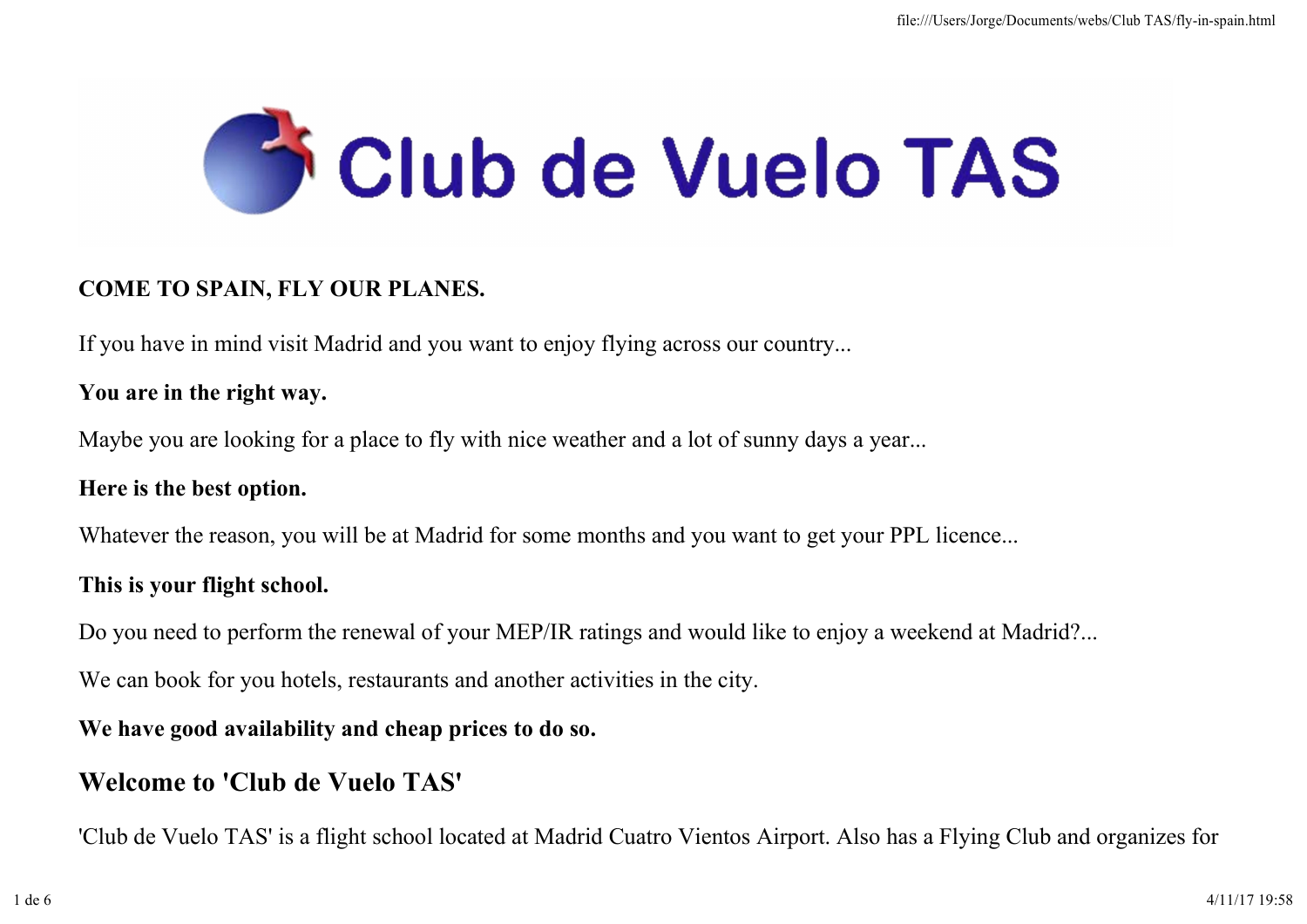its members aeronautical activities, conferences, training, etc. Members have also lower prices on these activities.

'Club de Vuelo TAS' is a JAR/ATO (Approved Training Organisation) authorized by AESA (Spanish Civil Aviation Authority) to impart PPL courses.

### RATINGS REVALIDATION OR RENEWAL. FLIGHT SCHOOL.

'Club de Vuelo TAS' could organize the proficiency check to revalidate or renew SEP/MEP/IR ratings and FI certificate. Even for renewals that require some refreshment training, our FI and CRI staff is available to impart it as required.

In our Flight School it is possible to obtain your PPL(a) licence in an easy way adapted to your own schedules. Even if you are working or have another occupations, you will able to obtain your PPL during your leisure.

## MADRID CUATRO VIENTOS, OUR HOME BASE.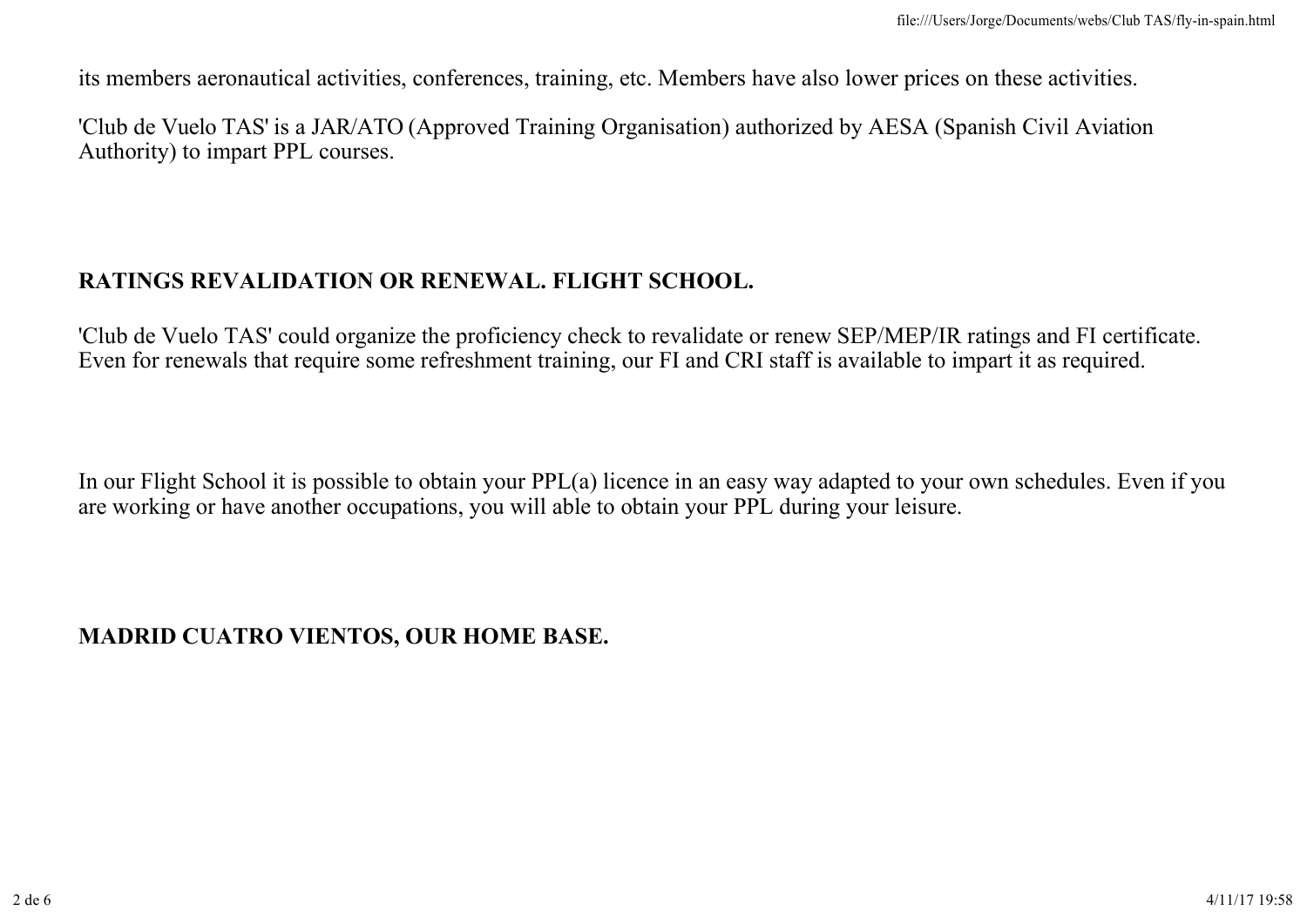

Madrid Cuatro Vientos is the Madrid GA airport, only at 7Km to the city

center.

VFR, controlled and with 1500 mts. runway it is the best option for general aviation at Spain's main city. The airport is equipped with Bar-Restaurant, Pilot Shop, and other facilities.

'Club de Vuelo TAS' is located at this airport, in a modern facilities next to the terminal building. Our Flight Operations office have nice views of runway and apron. In our Classroms and Briefing Room you'll find all the material required to prepare your flight.

Madrid is located near the geographical center of Iberian Peninsula. That means in less than 3 flight hours you can reach any point of Spain and Portugal.

It's amazing depart in the morning from Cuatro Vientos, heading East, fly 2 hours and land at Castellon airfield, by the sea. Then have a wonderful day in the beach (eating *Paella*, of course), and fly back to Madrid in the evening.

### OUR FLEET.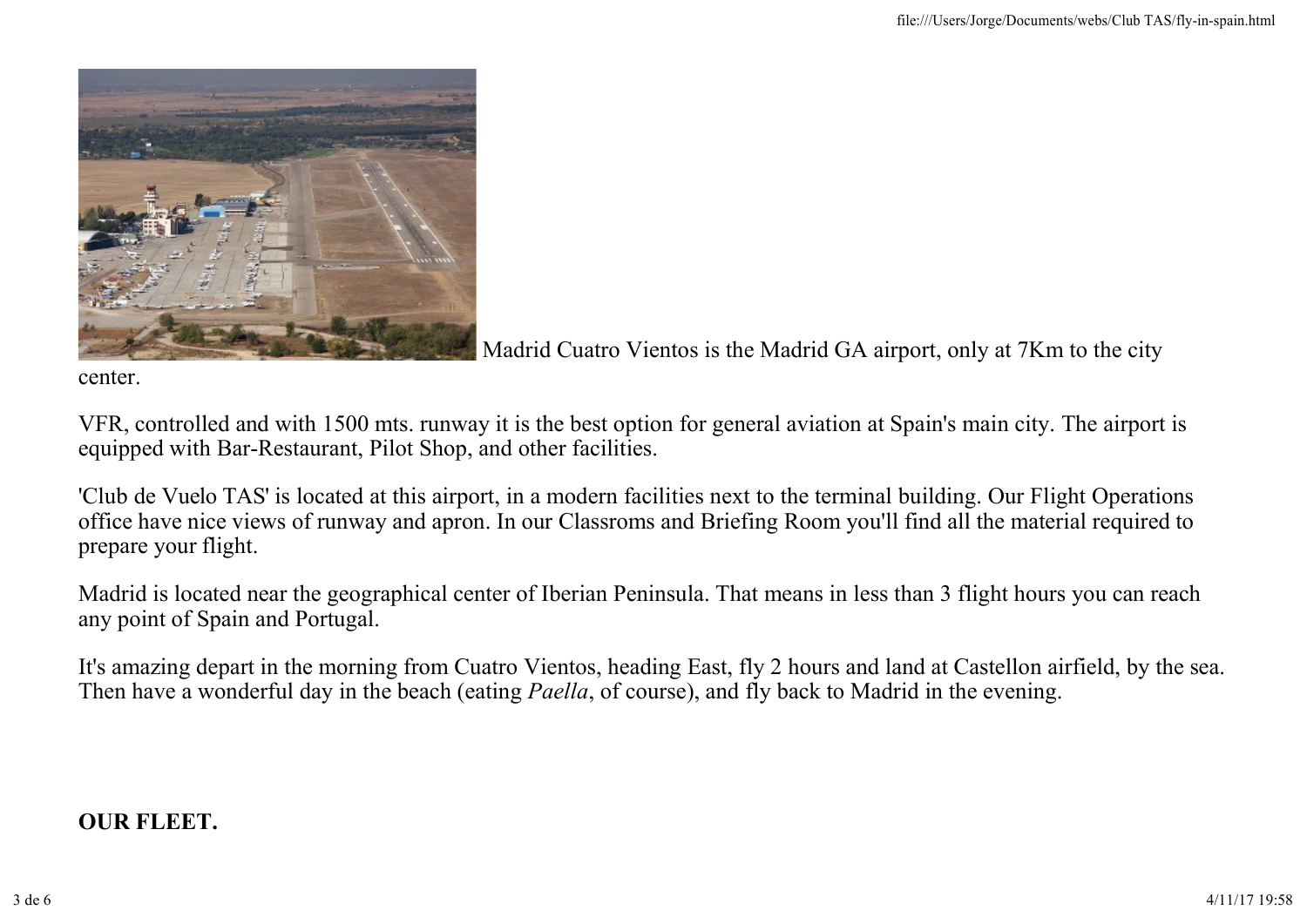Covering from basic trainer until complex light-twin, our fleet, entirely Piper branded, is maintained by a maintenance center (EU-145 and CAMO approved) located at our home airport.

Warrior



from only

# 155 €/hr. Vat included

Warrior II



from only

# 175 €/hr. Vat included

Archer II